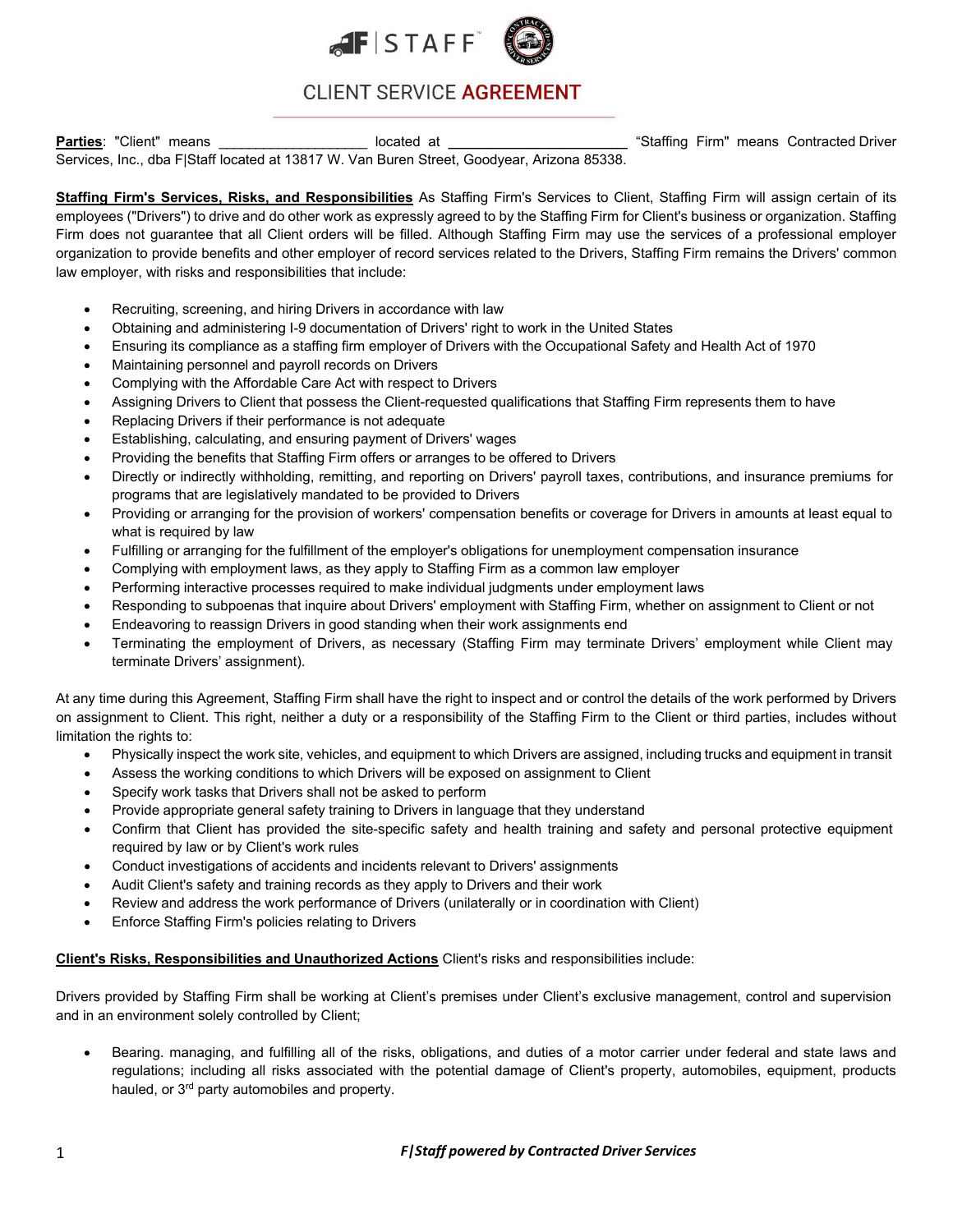- Maintaining safe and healthy workplaces and environments for Drivers in full compliance with both State and Federal law(s) and according to the assumption that Client has all of the safety obligations with respect to Drivers that it has or would have with respect to its own employees
- Providing Drivers with instructions, training, assistance, supervision, and time for performing their assignments comparable to what Client provides or would provide to its own employees
- Providing Drivers with information, training, and safety equipment for any hazardous substances present in Client's operations
- Notifying Staffing Firm immediately of any accidents or incidents involving Drivers and of any inspection or request for information by OSHA or its state counterparts and cooperating with Staffing Firm's investigation of such accident or injury by providing Staffing Firm with all relevant records or information regarding the accident or injury that Client may possess
- Maintaining all reports, records, and other information necessary to comply with applicable safety regulations of governmental regulatory agencies having jurisdiction over Client, its facilities, and equipment, including but not limited to Driver qualification files, driver logs, and vehicle inspection reports
- Maintaining accurate records with regard to hours worked and miles driven by Drivers for Client and provide such records to Staffing Firm upon request
- The work and work product of Drivers in the Client's business or organizational activities
- Ensuring that Client's fringe benefit and employee benefit plans and policies effectively exclude Drivers from participation
- Losses, damages, maintenance costs, wear and tear, depreciation, and replacement of all vehicles and equipment used by or accessible to Drivers on assignment
- The conduct of Client's officers, employees, and agents (except to the extent Client is immune from suit for workplace injuries covered by Staffing Firm's workers' compensation program)
- The acts and omissions of Drivers acting under the direction of Client's officers, employees, or agents
- Protection and security of Client's intellectual property
- The products or services of Client's business
- Losses enabled or enhanced by lack of reasonable supervision, process controls, safeguards, or backups
- Risks arising from the exposure of Drivers to: cash, credit cards, check-writing materials, or negotiables; keys, merchandise, confidential information, or other valuables; sensitive or unsupervised premises; or passwords, user IDs, combinations, or PINs other than those properly issued to them, except as may be expressly provided in this Agreement

Client is not authorized by Staffing Firm to, and shall not:

- Directly discipline or purport to terminate the employment of any Driver
- Change or increase the duties that Drivers are expected to perform on assignment, without prior consultation and approval of Staffing Firm
- Pay or deliver to Drivers any form of compensation
- Discuss compensation matters with Drivers
- Discuss with Drivers the potential for obtaining their services through any source other than Staffing Firm, without prior consultation, approval, and fulfillment of the conversion terms of this Agreement
- Hold Drivers out as its employees, such as by issuing business cards, letterhead, email signature blocks, or other indicia of position to the Driver that do not identify the Driver as an employee of Staffing Firm
- Make any claim, representation of facts, admission, or acquiescence to any government agency to the effect that Drivers are Client's common law or joint employees or that Drivers have a community of interest with Client's direct employees
- Ask, request, direct, induce, suggest to, or coerce (within the meaning that applies to the Federal Motor Carrier Safety Regulations, Hazardous Materials Regulations and Federal Motor Carrier Commercial Regulations) any Driver to violate federal or state regulations, including (without limitation) by violating hours of service regulations, operating unsafe equipment, or violating hazardous material regulations or rules

**Driver Qualification Files and Payroll Records**. Upon 72 hours of notice by Client during normal business hours, Staffing Firm shall maintain and make available for inspection and copying at its office, Driver qualification files and payroll records associated with work a Driver performed for Client. Staffing Firm will maintain complete and accurate records to substantiate all invoices to Client hereunder. Such records may include payroll records, attendance records, and time summaries, and Staffing Firm will retain such records for a period of one year from the date of each related invoice for review by Client.

2 *F|Staff powered by Contracted Driver Services* **Drug and Background Screening; Road Testing; Compensable Time** Staffing Firm shall provide Drivers that have been properly screened to perform work as commercial drivers under the Federal Motor Carrier Safety Regulations (49 CFR Parts 382-399). Such screening shall include Department of Transportation ("DOT") drug testing, background checks, reference checks, and licensing. For purposes of compliance with the regulations and for Staffing Firm's drug and alcohol testing program for Staffing Firm Drivers, Staffing Firm is Client's agent. However, Staffing Firm shall apply its own adjudication and selection criteria to the results of background checks when placing Drivers on assignment to Client. Client may, at its own expense, independently drug and/or alcohol test Drivers.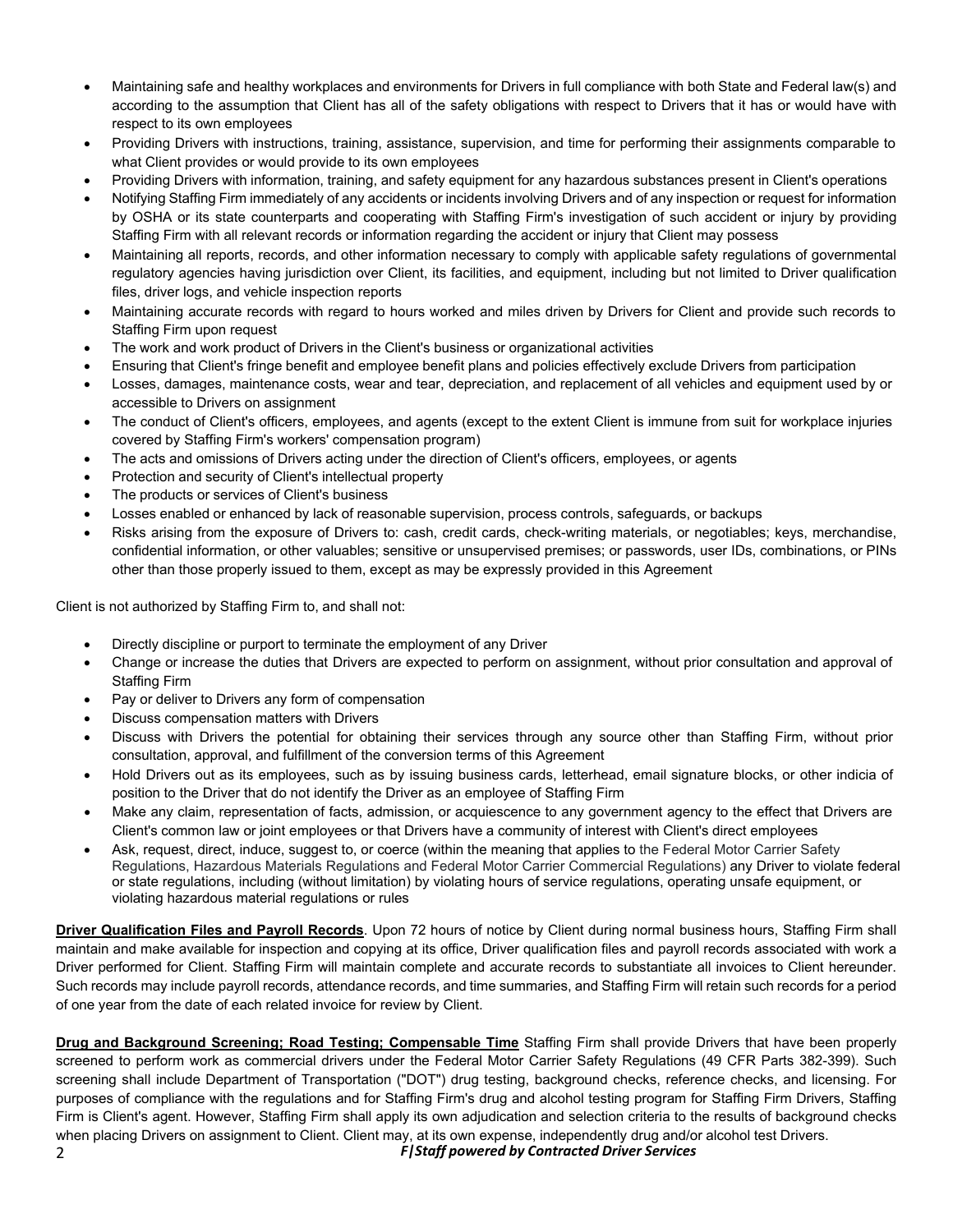Client shall be solely responsible for performing any road-testing procedures that it desires or that may be required. Staffing Firm will determine whether training, interviewing, or testing time spent by Drivers or candidates to become Drivers will be treated as time worked, resulting in pay and billing for that time.

**Driving and Safety**. Client shall properly supervise and control all Drivers performing services and shall be responsible for Client's business operations, vehicles, products, services and intellectual property. Client shall provide all vehicles, equipment, and tools required for Drivers to safely perform the services requested pursuant to this Agreement. Staffing Firm shall have no responsibility for any vehicle or equipment related expenses, including, but not limited to fuel, licenses (state and federal requirements), repairs and permits for motor vehicles

Client shall comply with all applicable federal and state laws and regulations regarding its operation, and the operation, inspection and maintenance of motor vehicles and equipment and shall not require or permit Staffing Firm's Drivers or employees to operate any motor vehicles or equipment in a manner that is. Client agrees to maintain all of the equipment and vehicles provided to or used by Drivers or which are used by or on behalf of Client within the work environment provided by Client in good and safe working order.

Client shall not cause or permit Driver(s) to perform any maintenance on, make any repairs to, or alter Client's vehicles or equipment except in a limited situation of life threatening event which may include but is not limited to floods, fires, and or other similar acts of God and always subject to Staffing Firm's advanced express approval..

Client agrees to fully indemnify the Staffing Firm from and against any losses, liabilities, damages, harm or injury to the Client's and or third parties' (person or property) resulting from: (i) Driver's emergency maintenances, (ii) Drivers operating Client's vehicles, and or equipment's, (iii) any vehicle or equipment violations, (iv) traffic violations, or (v) fines imposed on any Driver by the DOT or by any other government agency. Client shall comply with all regulations and guidance of the Occupational Safety and Health Administration ("OSHA") and its state counterparts.

**Relationship of Parties** The Parties are independent contractors and are not each other's partners, joint venturers, principals, agents, insurers, or representatives. Drivers are not authorized to commit Staffing Firm to any obligation, duty, or position.

**Removal of Drivers; End of Assignments** At Client's direction at any time and for any reason, Staffing Firm will remove any Drivers from assignment to Client. Staffing Firm may also remove Drivers from assignment at any time and, if the reasons for removal permit, will give Client at least one week of prior notice of such removal. Client will notify Staffing Firm of its decision to end a Driver's work assignment and of any other reason why the assignment is ending or has ended.

**Drivers' Agreements for Benefit Waivers, Confidentiality, and Work For Hire** Staffing Firm will require Drivers to acknowledge that they will have no right to participate in any of Client's employee benefit plans or benefit-oriented policies, to agree to keep in confidence any confidential information they might receive or observe on assignment for Client, and to acknowledge Client's right to all creative "work for hire" performed by them for Client. At Client's request, Staffing Firm will require Drivers to sign Client's versions of such agreements, if those versions are approved by Staffing Firm. On Client's request, Staffing Firm will execute assignments to Client of any rights that it may have to intellectual property developed by Drivers pursuant to their assignment to Client. Information observed by or disclosed to Drivers will not be considered to have been observed by or disclosed to Staffing Firm.

**Special Terms and Indemnity for Affordable Care Act** Staffing Firm maintains a health plan under which it offers "minimum essential coverage" to its "full-time" employees and their "dependents," as the foregoing quoted terms are defined by the Affordable Care Act of 2010 and its regulations, as interpreted by the federal courts. Staffing Firm shall add a surcharge on its invoices to Client for such coverage. Refer to Schedule A for pricing.

To the extent required by law, Staffing Firm will report Drivers as Staffing Firm's employees in reports that Staffing Firm files and furnishes under Internal Revenue Code §§6055 and 6056. If an insurer for Staffing Firm files and furnishes reports and statements required under Internal Revenue Code §6055, Staffing Firm will ensure that the insurer includes the Drivers and identifies Staffing Firm as the plan sponsor of the coverage provided to them.

Staffing Firm will indemnify Client for any "assessable payment" for which Client becomes finally and unappealably liable under Internal Revenue Code §4980H with respect to Drivers, to the extent such payment is caused by any failure by Staffing Firm to comply with this Agreement. If Client receives notification from any government entity of its potential liability for any such taxes, penalties, or other liabilities

3 *F|Staff powered by Contracted Driver Services* relating to Drivers, Staffing Firm shall fully cooperate, at its reasonable expense, with Client's efforts to object to or appeal any such determination of liability or potential liability. This indemnity obligation is conditioned on: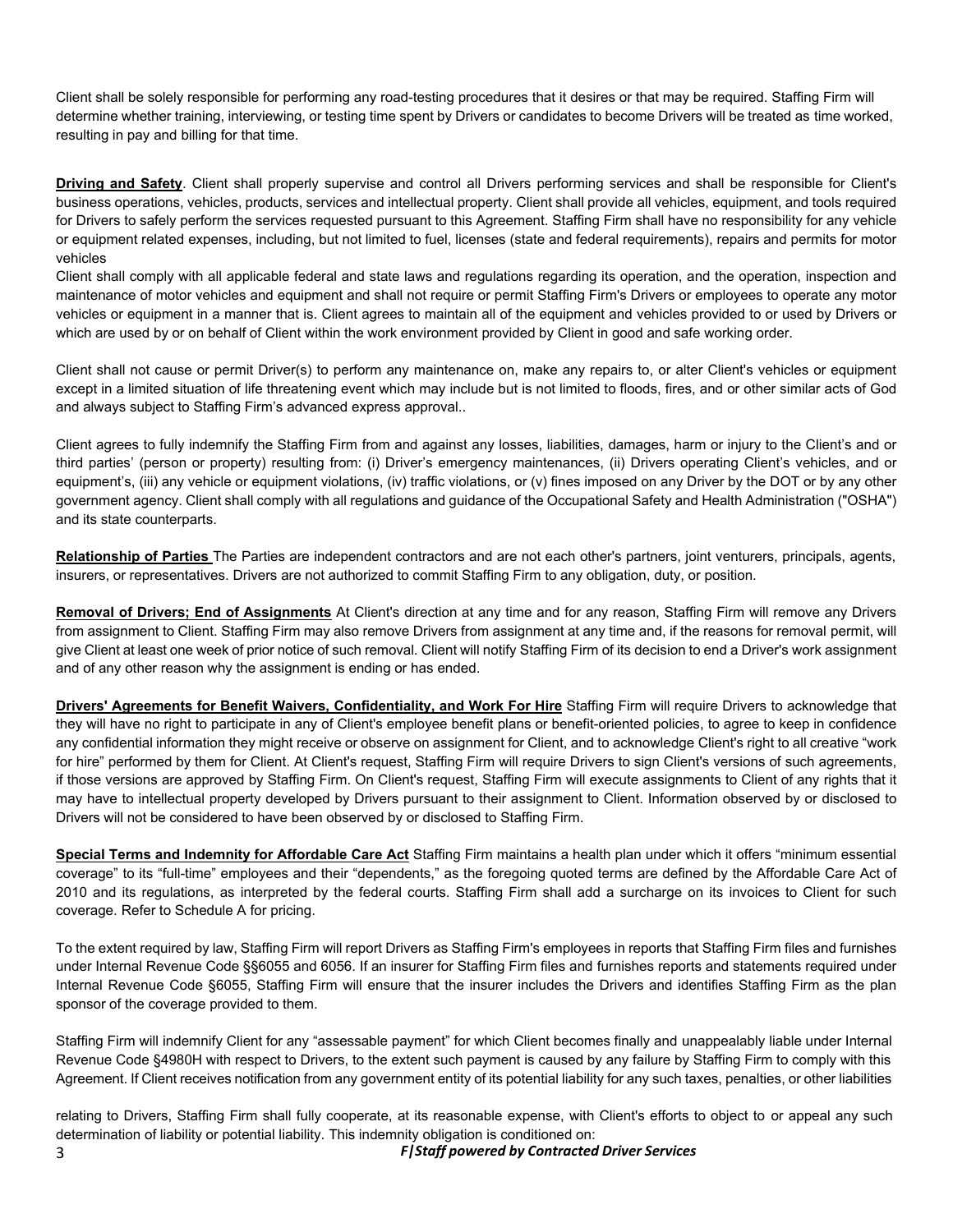- Client's notification of Staffing Firm within ten days after Client's obligation for such payments is finally and unappealably determined by the U.S. Government;
- Client's offer for Staffing Firm to fully control the defense or settlement of the allegation from the outset of the process; and
- Client's complete cooperation with Staffing Firm's elective defense or settlement efforts.

Staffing Firm shall not have this indemnity obligation if Client makes any claim, representation of facts, admission, or acquiescence to any government agency to the effect that Drivers are Client's common law or joint employees, as determined under the Affordable Care Act.

**Insurance** Staffing Firm will cover Staffing Firm's staffing operations with the following types and limits of insurance coverage:

- Workers' compensation, in amounts no less than required by law. The Workers Compensation coverage will include a waiver of subrogation and an Alternate Employer endorsement in favor of Client.
- Employer's liability insurance with a limit of \$1,000,000 per accident
- Commercial automobile liability insurance with a \$1,000,000 combined single limit on vehicles owned, leased, or rented by Staffing Firm
- Commercial General Liability insurance, including personal injury, contractual liability, and property damage, with a \$1,000,000 limit per occurrence and \$2,000,000 aggregate limit
- Commercial blanket bond insurance with limits of \$1,000,000 per occurrence. The blanket bond will include Client's property.
- Umbrella liability insurance with limits of \$5,000,000

On Client's request, Staffing Firm will give Client certificates of this insurance coverage or, with the insurer's concurrence, make Client an additional insured for Staffing Firm's Services, excluding Client's negligence liability or indemnity stipulations for its own risks and responsibilities as listed by this Agreement.

Client shall maintain the following insurance covering Client's business operations and the equipment operated by Staffing Firm Drivers and covering Staffing Firm and its Drivers against claims related to general liability, bodily injury, and property damage:

Worker's Compensation insurance or state-sanctioned self-insurance for the limits required by law. This coverage will cover the "Client's" employees and not extend to Staffing Firms employees.

Commercial General Liability with limits not less than \$1,000,000

Comprehensive Business Automobile Liability Insurance with limits not less than \$1,000,000 for all owned, nonowned and hired vehicles and equipment operated by Staffing Firm's Drivers.

Excess liability insurance of not less than \$4,000,000

All other insurance required under laws, ordinances and regulations

The Client's Commercial General Liability, Comprehensive Business Automobile insurance, and Excess liability insurance shall be primary and non-contributory. Staffing Firm and its Drivers shall be added as additional insured on all Client's policies. Client shall furnish to Staffing Firm Certificates of Insurance, copies of endorsements waiving subrogation against Staffing Firm, and copies of endorsements naming or otherwise establishing Staffing Firm and its Drivers as additional insureds under each such policy. Insurance shall be purchased from insurance companies admitted and licensed to do business in the states in which the Client's vehicles are to be operated and with an AM Best rating of A-VIII or greater.

**Rates** If Client's straight time bill rates are not set by a supplemental Rate Schedule to this Agreement, Staffing Firm will document the rates approved by Client via email to Client or by entry into Staffing Firm's computer system at the time of assignment. Rates not agreed to for a stated term may be prospectively changed by Staffing Firm upon 7 days of notice to Client. Staffing Firm will not bill Client for any bonuses or non-mandated time off benefits that Staffing Firm may extend to Drivers. Any sales, use, value added, excise, or similar taxes that apply to sales to Client will be added to Client's invoices as a separate item. Rates expressed as "markups" shall indicate bill rates that consist of the Driver's pay rate plus the amount of the stated markup percentage applied to that pay rate.

All Drivers are enrolled in a drug & alcohol testing program, for which Client shall be billed an administrative fee. Refer to Schedule A for pricing.

If a Driver works in a state or other jurisdiction that mandates paid sick leave, Client shall pay to Staffing Firm an additional percentage of the Driver's Rate for the Driver's work in that state or jurisdiction. Refer to Schedule A for pricing.

4 *F|Staff powered by Contracted Driver Services* If any actual or government-mandated cost (such as a required wage, minimum wage, payroll tax, insurance premium, assessment,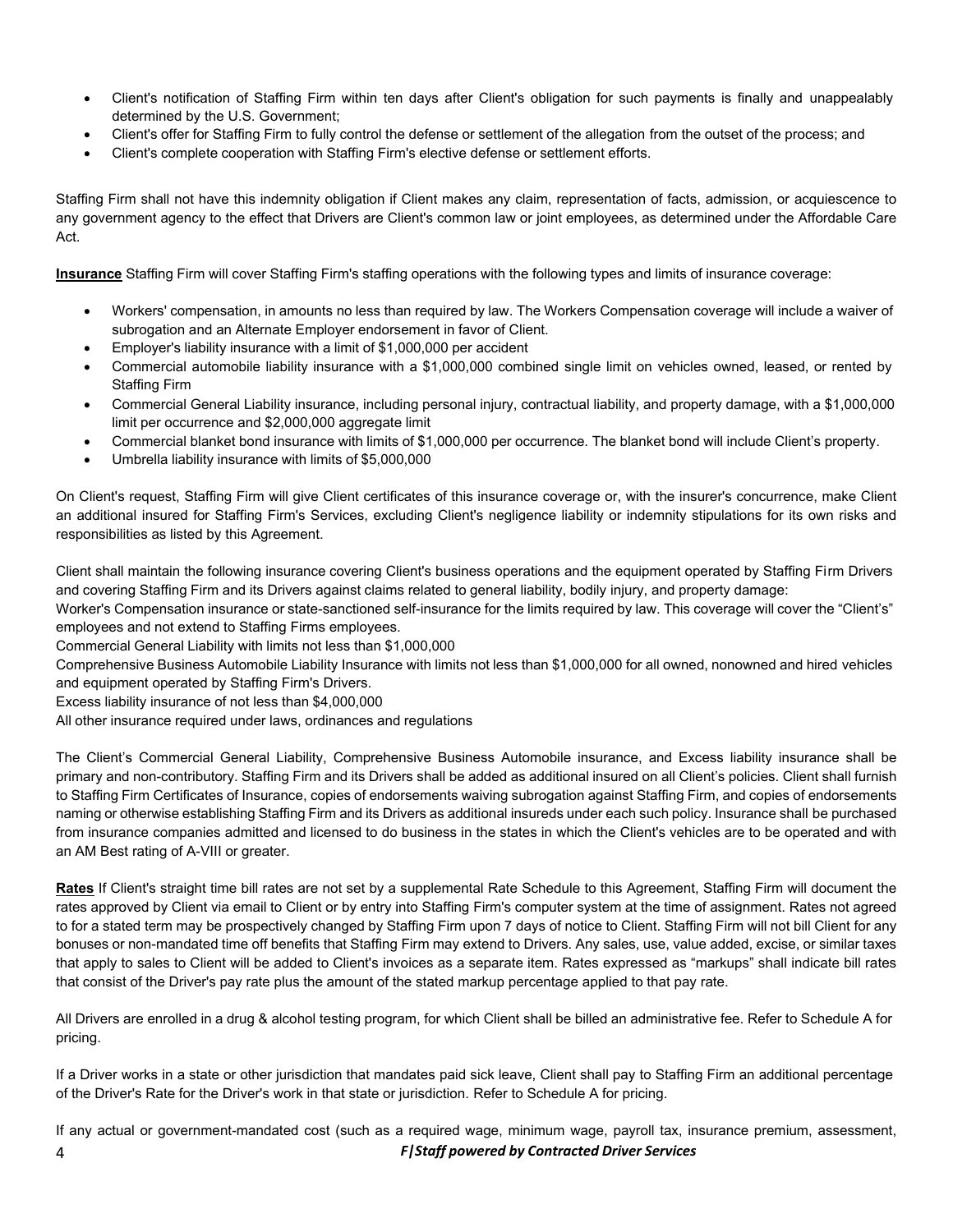assessable payment, contribution, benefit, or fee) that is beyond the reasonable control of Staffing Firm is imposed, increased, adjusted, or newly introduced with respect to Drivers assigned to Client, Staffing Firm will notify Client at least fourteen days prior to the effective date of the cost increase and add its pretax cost, without markup, to Client's invoices (or separately invoice the costs) for all periods of

work covered by the Rate Schedule or other rates quoted before the costs accrue. lf Client decreases Staffing Firm's service that is part of a bundle offering, the remaining services(s) shall be subject to price increases.

**Overtime** Drivers are presumed to be nonexempt from overtime laws. Staffing Firm will charge Client premium rates for overtime work when a Driver's work on assignment to Client, taken alone, would legally require premium overtime pay and Client has authoriz ed, directed, or knowingly allowed the Driver to work those hours. Client's bill rate for overtime hours will be the same multiple of the regular time bill rate as Staffing Firm is required to apply to the Driver's regular time pay rate. In addition to complying with the overtime pay requirements of law, Staffing Firm shall bill Client 1.5 times its regular rate, and will in return pay Drivers 1.5 times their pay rates for any day's work hours in excess of what has been expressly stated per the Schedule A (as such daily work hours would be reckoned under the FLSA), to the extent that those hours are not already compensable as legally required overtime.

**Invoicing, Time Worked, and Payment** Client authorizes Staffing Firm to check Client's credit in connection with this Agreement.

Client agrees to pay Staffing Firm for all Time Worked by Drivers assigned to Client, plus all additional costs and/or fees set forth in this Agreement. Time Worked may include time related to Driver interviews with Client for potential Staffing Firm assignments, at rates consistent with the pay and bill rates proposed for the position and the candidate's pay rate history. Client shall promptly either approve or dispute the time worked that is reported by Drivers, and time worked that is reported by an automated timekeeping system will be deemed approved by Client.

Client shall accurately report the daily hours worked and miles driven by Drivers to Staffing Firm no less than weekly, utilizing Staffing Firm approved form as revised by Staffing Firm from time-to-time.

If Client limits a Driver's work day to fewer hours than expressly agreed pursuant to Schedule A, Staffing Firm may deem that day to include the agreed upon number of hours worked pursuant to Schedule A and may bill Client for the agreed upon hours pursuant to Schedule A.

If Client cancels an assignment within two hours prior to start of the assignment, Staffing Firm will bill Client for a cancellation charge, which shall be eight hours of Driver work time.

Staffing Firm will bill Client for reimbursement of cost plus 18% of assignment-related expenses that are approved in advance by Client, paid by Staffing Firm, and documented to Client by receipts, including, but not limited to, motels, airfare, meals, and taxi service.

Staffing Firm will send invoices for each work week to Client's designated location or representative during the following week. Payment by Client to Staffing Firm is due to be received within seven (7) calendar days of the invoice date, with no retained percentage withheld from payment due Staffing Firm, and without regard to Client's receipt of payment from any other party. Client will promptly notify Staffing Firm of any disputed item, and Staffing Firm will work with Client to resolve such item. Invoices that are undisputed by Client for more than 5 days after the invoice date will be presumed correct and will constitute Client's irrevocable acceptance of such charges and Client's waiver of the right to later dispute or reject any charges stated on the invoice.

Client will pay the undisputed portion of invoices without any offset or deduction and will identify which invoice number(s) each payment is intended to satisfy. Client shall pay interest on each invoice balance that remains unpaid after 30 days from the date of the invoice, at the rate of 0.04% of the unpaid amount per day, calculated from the date of the invoice to the date payment is received by Staffing Firm. Client will pay Staffing Firm all of the reasonable expenses, costs, and fees Staffing Firm incurs to collect overdue invoice payments from Client.

Staffing Firm will comply with state laws, rules or regulations requiring additional compensation or benefits for Drivers, and additional fees for such costs will be passed on to the Client.

**Conversion of Drivers or Candidates** Client will obtain the services of each driver who has been employed during the previous 120 days only through Staffing Firm, unless Client tells Staffing Firm in advance of its wish to obtain the Driver's services by direct hire or by assignment, arrangement, or contract from a non-Staffing Firm source (a "conversion") and either:

• continues or reinitiates the Driver's Staffing Firm assignment until the Driver completes a total of 1,600 work hours for Client on exclusive assignment from Staffing Firm and Client has paid Staffing Firm for all of those hours;

5 *F|Staff powered by Contracted Driver Services*